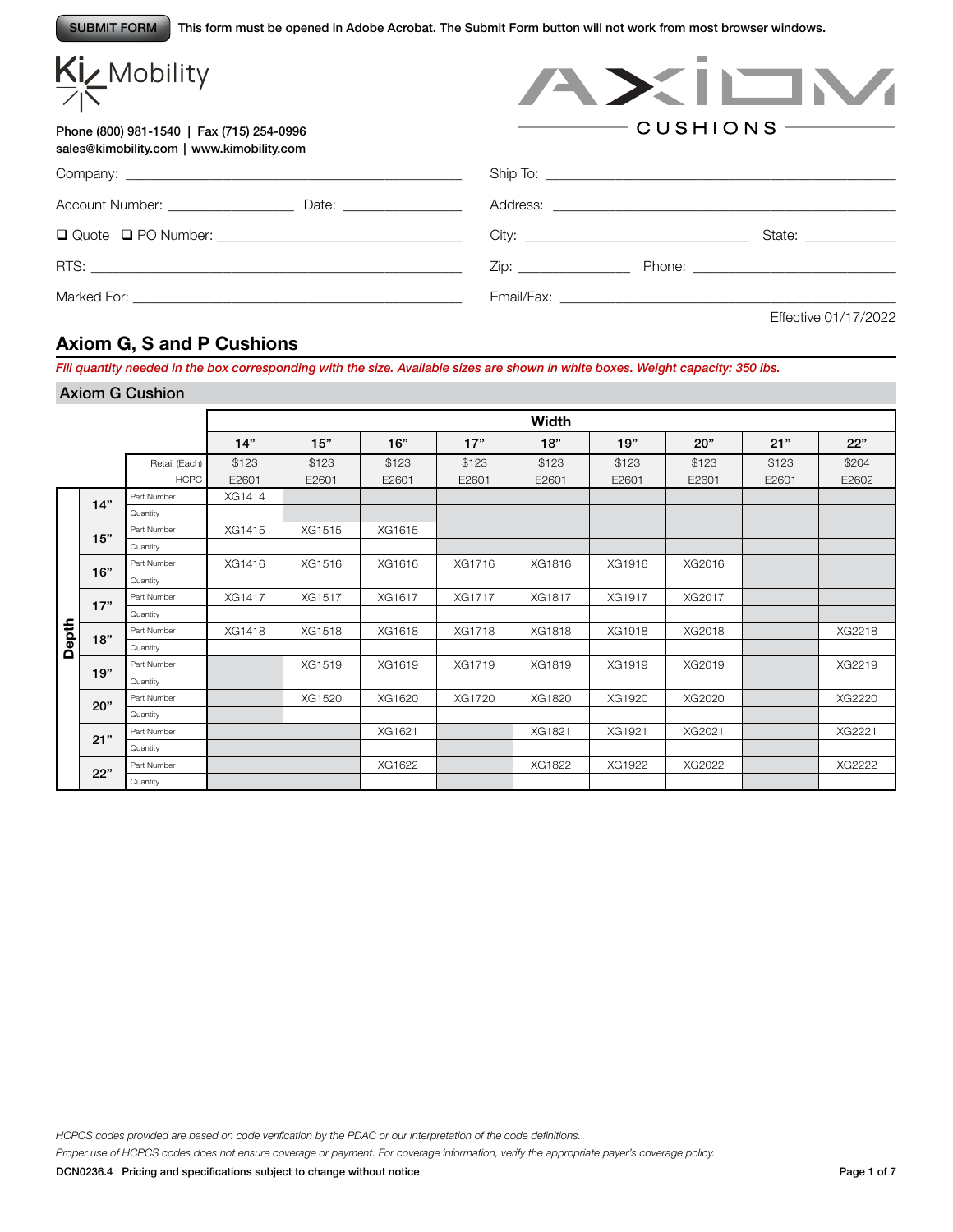



# **Axiom G, S and P Cushions** continued

*Fill quantity needed in the box corresponding with the size. Available sizes are shown in white boxes. Weight capacity: 350 lbs.*

#### Axiom S Cushion

|       |     |               |               |        |        |               | Width         |        |        |       |        |
|-------|-----|---------------|---------------|--------|--------|---------------|---------------|--------|--------|-------|--------|
|       |     |               | 14"           | 15"    | 16"    | 17"           | 18"           | 19"    | 20"    | 21"   | 22"    |
|       |     | Retail (Each) | \$216         | \$216  | \$216  | \$216         | \$216         | \$216  | \$216  | \$216 | \$323  |
|       |     | <b>HCPC</b>   | E2603         | E2603  | E2603  | E2603         | E2603         | E2603  | E2603  | E2603 | E2604  |
|       | 14" | Part Number   | XS1414        |        |        |               |               |        |        |       |        |
|       |     | Quantity      |               |        |        |               |               |        |        |       |        |
|       | 15" | Part Number   | XS1415        | XS1515 | XS1615 |               |               |        |        |       |        |
|       |     | Quantity      |               |        |        |               |               |        |        |       |        |
|       | 16" | Part Number   | XS1416        | XS1516 | XS1616 | XS1716        | XS1816        | XS1916 | XS2016 |       |        |
|       |     | Quantity      |               |        |        |               |               |        |        |       |        |
|       | 17" | Part Number   | <b>XS1417</b> | XS1517 | XS1617 | <b>XS1717</b> | <b>XS1817</b> | XS1917 | XS2017 |       |        |
|       |     | Quantity      |               |        |        |               |               |        |        |       |        |
| Depth | 18" | Part Number   | <b>XS1418</b> | XS1518 | XS1618 | <b>XS1718</b> | XS1818        | XS1918 | XS2018 |       | XS2218 |
|       |     | Quantity      |               |        |        |               |               |        |        |       |        |
|       | 19" | Part Number   |               | XS1519 | XS1619 | XS1719        | XS1819        | XS1919 | XS2019 |       | XS2219 |
|       |     | Quantity      |               |        |        |               |               |        |        |       |        |
|       | 20" | Part Number   |               | XS1520 | XS1620 | <b>XS1720</b> | XS1820        | XS1920 | XS2020 |       | XS2220 |
|       |     | Quantity      |               |        |        |               |               |        |        |       |        |
|       | 21" | Part Number   |               |        | XS1621 |               | XS1821        | XS1921 | XS2021 |       | XS2221 |
|       |     | Quantity      |               |        |        |               |               |        |        |       |        |
|       | 22" | Part Number   |               |        | XS1622 |               | XS1822        | XS1922 | XS2022 |       | XS2222 |
|       |     | Quantity      |               |        |        |               |               |        |        |       |        |

### Axiom P Cushion

|       |     |               |        |        |        |        | Width  |        |        |       |        |
|-------|-----|---------------|--------|--------|--------|--------|--------|--------|--------|-------|--------|
|       |     |               | 14"    | 15"    | 16"    | 17"    | 18"    | 19"    | 20"    | 21"   | 22"    |
|       |     | Retail (Each) | \$364  | \$364  | \$364  | \$364  | \$364  | \$364  | \$364  | \$364 | \$472  |
|       |     | <b>HCPC</b>   | E2605  | E2605  | E2605  | E2605  | E2605  | E2605  | E2605  | E2605 | E2606  |
|       | 14" | Part Number   | XP1414 |        |        |        |        |        |        |       |        |
|       |     | Quantity      |        |        |        |        |        |        |        |       |        |
|       | 15" | Part Number   | XP1415 | XP1515 | XP1615 |        |        |        |        |       |        |
|       |     | Quantity      |        |        |        |        |        |        |        |       |        |
|       | 16" | Part Number   | XP1416 | XP1516 | XP1616 | XP1716 | XP1816 | XP1916 | XP2016 |       |        |
|       |     | Quantity      |        |        |        |        |        |        |        |       |        |
|       | 17" | Part Number   | XP1417 | XP1517 | XP1617 | XP1717 | XP1817 | XP1917 | XP2017 |       |        |
|       |     | Quantity      |        |        |        |        |        |        |        |       |        |
| Depth | 18" | Part Number   | XP1418 | XP1518 | XP1618 | XP1718 | XP1818 | XP1918 | XP2018 |       | XP2218 |
|       |     | Quantity      |        |        |        |        |        |        |        |       |        |
|       | 19" | Part Number   |        | XP1519 | XP1619 | XP1719 | XP1819 | XP1919 | XP2019 |       | XP2219 |
|       |     | Quantity      |        |        |        |        |        |        |        |       |        |
|       | 20" | Part Number   |        | XP1520 | XP1620 | XP1720 | XP1820 | XP1920 | XP2020 |       | XP2220 |
|       |     | Quantity      |        |        |        |        |        |        |        |       |        |
|       | 21" | Part Number   |        |        | XP1621 |        | XP1821 | XP1921 | XP2021 |       | XP2221 |
|       |     | Quantity      |        |        |        |        |        |        |        |       |        |
|       | 22" | Part Number   |        |        | XP1622 |        | XP1822 | XP1922 | XP2022 |       | XP2222 |
|       |     | Quantity      |        |        |        |        |        |        |        |       |        |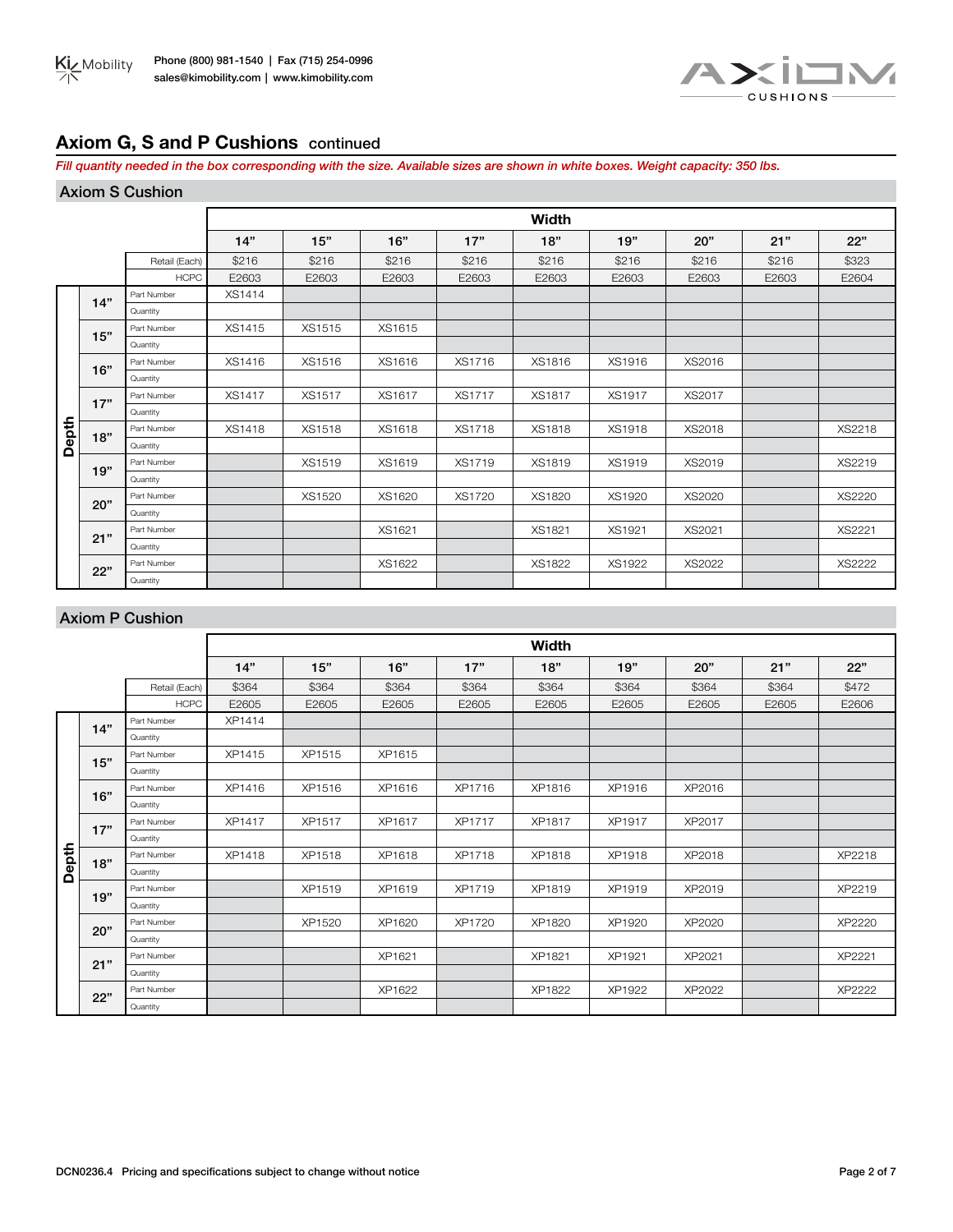



# **Axiom SP Cushions**

*Fill quantity needed in the box corresponding with the size. Available sizes are shown in white boxes. Weight capacity: 350 lbs.*

## Axiom SP - Visco Cushion

|       |     |               |                 |                 |                 |                 | Width           |                 |                 |                 |                 |
|-------|-----|---------------|-----------------|-----------------|-----------------|-----------------|-----------------|-----------------|-----------------|-----------------|-----------------|
|       |     |               | 14"             | 15"             | 16"             | 17"             | 18"             | 19"             | 20"             | 21"             | 22"             |
|       |     | Retail (Each) | \$441           | \$441           | \$441           | \$441           | \$441           | \$441           | \$441           | \$539           | \$539           |
|       |     | <b>HCPC</b>   | E2607           | E2607           | E2607           | E2607           | E2607           | E2607           | E2607           | E2607           | E2608           |
|       | 14" | Part Number   | <b>XSP1414V</b> | <b>XSP1514V</b> | <b>XSP1614V</b> |                 |                 |                 |                 |                 |                 |
|       |     | Quantity      |                 |                 |                 |                 |                 |                 |                 |                 |                 |
|       | 15" | Part Number   | <b>XSP1415V</b> | <b>XSP1515V</b> | <b>XSP1615V</b> | <b>XSP1715V</b> | <b>XSP1815V</b> |                 |                 |                 |                 |
|       |     | Quantity      |                 |                 |                 |                 |                 |                 |                 |                 |                 |
|       | 16" | Part Number   | <b>XSP1416V</b> | <b>XSP1516V</b> | <b>XSP1616V</b> | <b>XSP1716V</b> | <b>XSP1816V</b> | <b>XSP1916V</b> | <b>XSP2016V</b> |                 | <b>XSP2216V</b> |
|       |     | Quantity      |                 |                 |                 |                 |                 |                 |                 |                 |                 |
|       | 17" | Part Number   | <b>XSP1417V</b> | <b>XSP1517V</b> | <b>XSP1617V</b> | <b>XSP1717V</b> | <b>XSP1817V</b> | <b>XSP1917V</b> | <b>XSP2017V</b> |                 | <b>XSP2217V</b> |
|       |     | Quantity      |                 |                 |                 |                 |                 |                 |                 |                 |                 |
| Depth | 18" | Part Number   | <b>XSP1418V</b> | <b>XSP1518V</b> | <b>XSP1618V</b> | <b>XSP1718V</b> | <b>XSP1818V</b> | <b>XSP1918V</b> | <b>XSP2018V</b> | <b>XSP2118V</b> | <b>XSP2218V</b> |
|       |     | Quantity      |                 |                 |                 |                 |                 |                 |                 |                 |                 |
|       | 19" | Part Number   | <b>XSP1419V</b> | <b>XSP1519V</b> | <b>XSP1619V</b> | <b>XSP1719V</b> | <b>XSP1819V</b> | <b>XSP1919V</b> | <b>XSP2019V</b> | <b>XSP2119V</b> | <b>XSP2219V</b> |
|       |     | Quantity      |                 |                 |                 |                 |                 |                 |                 |                 |                 |
|       | 20" | Part Number   | <b>XSP1420V</b> | <b>XSP1520V</b> | <b>XSP1620V</b> | <b>XSP1720V</b> | <b>XSP1820V</b> | <b>XSP1920V</b> | <b>XSP2020V</b> | <b>XSP2120V</b> | <b>XSP2220V</b> |
|       |     | Quantity      |                 |                 |                 |                 |                 |                 |                 |                 |                 |
|       | 21" | Part Number   |                 | <b>XSP1521V</b> | <b>XSP1621V</b> | <b>XSP1721V</b> | <b>XSP1821V</b> | <b>XSP1921V</b> | <b>XSP2021V</b> | <b>XSP2121V</b> | <b>XSP2221V</b> |
|       |     | Quantity      |                 |                 |                 |                 |                 |                 |                 |                 |                 |
|       | 22" | Part Number   |                 | <b>XSP1522V</b> | <b>XSP1622V</b> | <b>XSP1722V</b> | <b>XSP1822V</b> | <b>XSP1922V</b> | <b>XSP2022V</b> | <b>XSP2122V</b> | <b>XSP2222V</b> |
|       |     | Quantity      |                 |                 |                 |                 |                 |                 |                 |                 |                 |

### Axiom SP - Fluid Cushion

|       |     |               |                 |                 |                 |                 | Width           |                 |                 |                 |                 |
|-------|-----|---------------|-----------------|-----------------|-----------------|-----------------|-----------------|-----------------|-----------------|-----------------|-----------------|
|       |     |               | 14"             | 15"             | 16"             | 17"             | 18"             | 19"             | 20"             | 21"             | 22"             |
|       |     | Retail (Each) | \$482           | \$482           | \$482           | \$482           | \$482           | \$482           | \$482           | \$590           | \$590           |
|       |     | <b>HCPC</b>   | E2607           | E2607           | E2607           | E2607           | E2607           | E2607           | E2607           | E2607           | E2608           |
|       | 14" | Part Number   | <b>XSP1414F</b> | <b>XSP1514F</b> | XSP1614F        |                 |                 |                 |                 |                 |                 |
|       |     | Quantity      |                 |                 |                 |                 |                 |                 |                 |                 |                 |
|       | 15" | Part Number   | <b>XSP1415F</b> | <b>XSP1515F</b> | <b>XSP1615F</b> | <b>XSP1715F</b> | <b>XSP1815F</b> |                 |                 |                 |                 |
|       |     | Quantity      |                 |                 |                 |                 |                 |                 |                 |                 |                 |
|       | 16" | Part Number   | <b>XSP1416F</b> | <b>XSP1516F</b> | <b>XSP1616F</b> | <b>XSP1716F</b> | <b>XSP1816F</b> | <b>XSP1916F</b> | <b>XSP2016F</b> |                 | <b>XSP2216F</b> |
|       |     | Quantity      |                 |                 |                 |                 |                 |                 |                 |                 |                 |
|       | 17" | Part Number   | <b>XSP1417F</b> | <b>XSP1517F</b> | <b>XSP1617F</b> | <b>XSP1717F</b> | <b>XSP1817F</b> | <b>XSP1917F</b> | <b>XSP2017F</b> |                 | <b>XSP2217F</b> |
|       |     | Quantity      |                 |                 |                 |                 |                 |                 |                 |                 |                 |
| Depth | 18" | Part Number   | <b>XSP1418F</b> | <b>XSP1518F</b> | <b>XSP1618F</b> | <b>XSP1718F</b> | <b>XSP1818F</b> | <b>XSP1918F</b> | <b>XSP2018F</b> | <b>XSP2118F</b> | <b>XSP2218F</b> |
|       |     | Quantity      |                 |                 |                 |                 |                 |                 |                 |                 |                 |
|       | 19" | Part Number   | <b>XSP1419F</b> | <b>XSP1519F</b> | <b>XSP1619F</b> | XSP1719F        | <b>XSP1819F</b> | <b>XSP1919F</b> | <b>XSP2019F</b> | <b>XSP2119F</b> | <b>XSP2219F</b> |
|       |     | Quantity      |                 |                 |                 |                 |                 |                 |                 |                 |                 |
|       | 20" | Part Number   | XSP1420F        | <b>XSP1520F</b> | <b>XSP1620F</b> | XSP1720F        | XSP1820F        | <b>XSP1920F</b> | <b>XSP2020F</b> | <b>XSP2120F</b> | <b>XSP2220F</b> |
|       |     | Quantity      |                 |                 |                 |                 |                 |                 |                 |                 |                 |
|       | 21" | Part Number   |                 | <b>XSP1521F</b> | <b>XSP1621F</b> | <b>XSP1721F</b> | <b>XSP1821F</b> | <b>XSP1921F</b> | <b>XSP2021F</b> | <b>XSP2121F</b> | <b>XSP2221F</b> |
|       |     | Quantity      |                 |                 |                 |                 |                 |                 |                 |                 |                 |
|       | 22" | Part Number   |                 | <b>XSP1522F</b> | <b>XSP1622F</b> | XSP1722F        | <b>XSP1822F</b> | <b>XSP1922F</b> | <b>XSP2022F</b> | <b>XSP2122F</b> | <b>XSP2222F</b> |
|       |     | Quantity      |                 |                 |                 |                 |                 |                 |                 |                 |                 |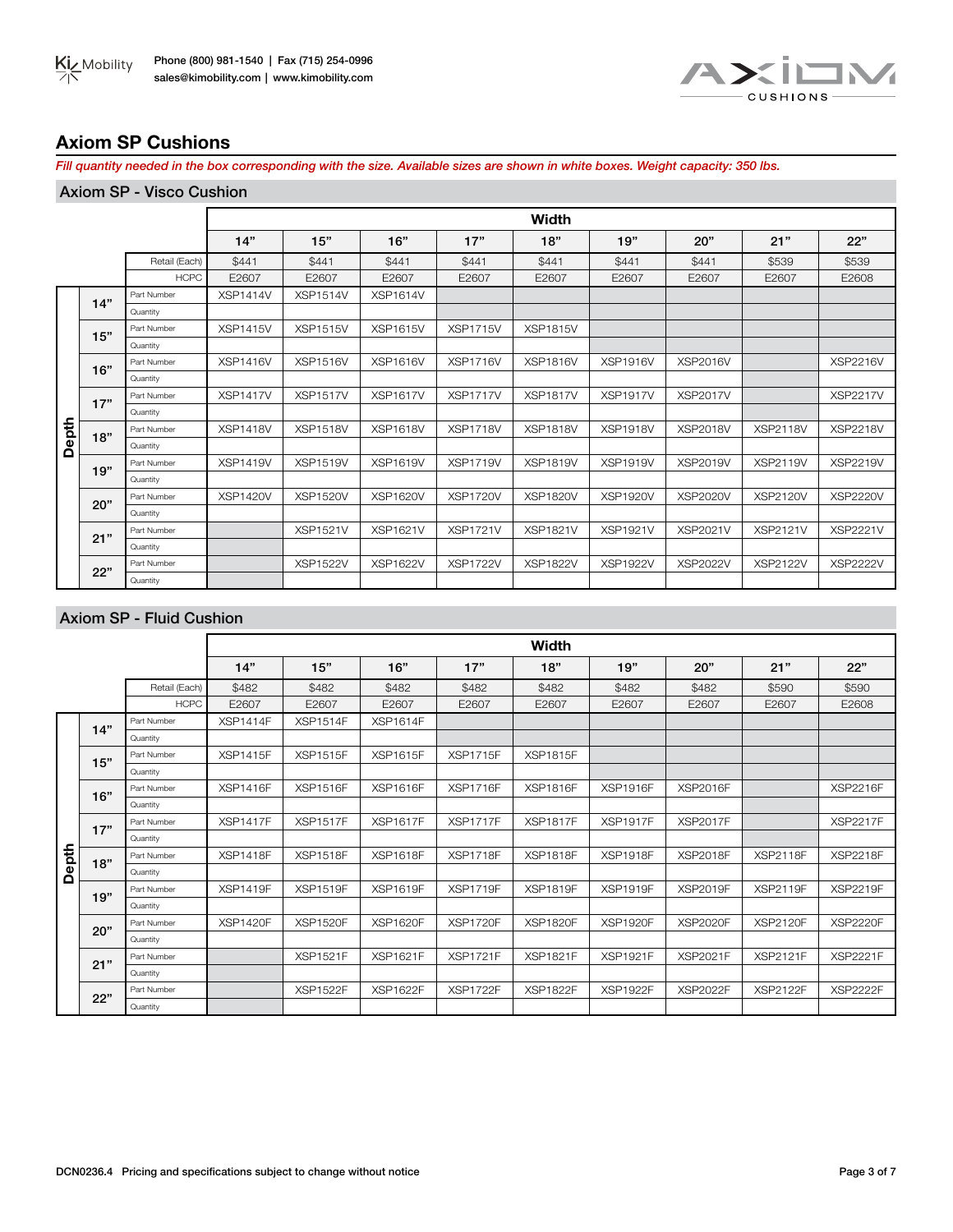



## **Axiom Accessories**

*Fill quantity needed in the box corresponding with the size. Available sizes are shown in white boxes.*

#### Axiom G Extra Outer Cover

|       |          |               |                |                |                |                | <b>Width</b>   |                |                |      |                |
|-------|----------|---------------|----------------|----------------|----------------|----------------|----------------|----------------|----------------|------|----------------|
|       |          |               | 14"            | 15"            | 16"            | 17"            | 18"            | 19"            | 20"            | 21"  | 22"            |
|       |          | Retail (Each) | \$77           | \$77           | \$77           | \$77           | \$77           | \$77           | \$77           | \$77 | \$77           |
|       | 14"      | Part Number   | <b>XGC1414</b> |                |                |                |                |                |                |      |                |
|       |          | Quantity      |                |                |                |                |                |                |                |      |                |
|       | 15"      | Part Number   | <b>XGC1415</b> | <b>XGC1515</b> | <b>XGC1615</b> |                |                |                |                |      |                |
|       |          | Quantity      |                |                |                |                |                |                |                |      |                |
|       | 16"      | Part Number   | <b>XGC1416</b> | XGC1516        | XGC1616        | <b>XGC1716</b> | XGC1816        | XGC1916        | XGC2016        |      |                |
|       |          | Quantity      |                |                |                |                |                |                |                |      |                |
|       | 17"      | Part Number   | <b>XGC1417</b> | <b>XGC1517</b> | <b>XGC1617</b> | <b>XGC1717</b> | <b>XGC1817</b> | <b>XGC1917</b> | <b>XGC2017</b> |      |                |
|       |          | Quantity      |                |                |                |                |                |                |                |      |                |
| Depth | 18"      | Part Number   | <b>XGC1418</b> | <b>XGC1518</b> | <b>XGC1618</b> | <b>XGC1718</b> | <b>XGC1818</b> | <b>XGC1918</b> | <b>XGC2018</b> |      | <b>XGC2218</b> |
|       |          | Quantity      |                |                |                |                |                |                |                |      |                |
|       | 19"      | Part Number   |                | <b>XGC1519</b> | <b>XGC1619</b> | <b>XGC1719</b> | <b>XGC1819</b> | <b>XGC1919</b> | <b>XGC2019</b> |      | <b>XGC2219</b> |
|       |          | Quantity      |                |                |                |                |                |                |                |      |                |
|       |          | Part Number   |                | XGC1520        | XGC1620        | <b>XGC1720</b> | <b>XGC1820</b> | XGC1920        | <b>XGC2020</b> |      | <b>XGC2220</b> |
|       | 20"      | Quantity      |                |                |                |                |                |                |                |      |                |
|       | 21"      | Part Number   |                |                | XGC1621        |                | <b>XGC1821</b> | <b>XGC1921</b> | <b>XGC2021</b> |      | <b>XGC2221</b> |
|       |          | Quantity      |                |                |                |                |                |                |                |      |                |
|       |          | Part Number   |                |                | XGC1622        |                | <b>XGC1822</b> | <b>XGC1922</b> | <b>XGC2022</b> |      | <b>XGC2222</b> |
| 22"   | Quantity |               |                |                |                |                |                |                |                |      |                |

### Axiom S Extra Outer Cover

|       |          |               |                |                |                |                | <b>Width</b>   |                |                |      |                |
|-------|----------|---------------|----------------|----------------|----------------|----------------|----------------|----------------|----------------|------|----------------|
|       |          |               | 14"            | 15"            | 16"            | 17"            | 18"            | 19"            | 20"            | 21"  | 22"            |
|       |          | Retail (Each) | \$88           | \$88           | \$88           | \$88           | \$88           | \$88           | \$88           | \$88 | \$88           |
|       | 14"      | Part Number   | <b>XSC1414</b> |                |                |                |                |                |                |      |                |
|       |          | Quantity      |                |                |                |                |                |                |                |      |                |
|       | 15"      | Part Number   | <b>XSC1415</b> | <b>XSC1515</b> | <b>XSC1615</b> |                |                |                |                |      |                |
|       |          | Quantity      |                |                |                |                |                |                |                |      |                |
|       | 16"      | Part Number   | <b>XSC1416</b> | XSC1516        | XSC1616        | <b>XSC1716</b> | <b>XSC1816</b> | <b>XSC1916</b> | XSC2016        |      |                |
|       |          | Quantity      |                |                |                |                |                |                |                |      |                |
|       | 17"      | Part Number   | <b>XSC1417</b> | <b>XSC1517</b> | <b>XSC1617</b> | <b>XSC1717</b> | <b>XSC1817</b> | <b>XSC1917</b> | <b>XSC2017</b> |      |                |
|       |          | Quantity      |                |                |                |                |                |                |                |      |                |
| Depth | 18"      | Part Number   | <b>XSC1418</b> | <b>XSC1518</b> | <b>XSC1618</b> | <b>XSC1718</b> | <b>XSC1818</b> | <b>XSC1918</b> | <b>XSC2018</b> |      | <b>XSC2218</b> |
|       |          | Quantity      |                |                |                |                |                |                |                |      |                |
|       | 19"      | Part Number   |                | <b>XSC1519</b> | <b>XSC1619</b> | <b>XSC1719</b> | <b>XSC1819</b> | <b>XSC1919</b> | <b>XSC2019</b> |      | <b>XSC2219</b> |
|       |          | Quantity      |                |                |                |                |                |                |                |      |                |
|       |          | Part Number   |                | <b>XSC1520</b> | <b>XSC1620</b> | <b>XSC1720</b> | <b>XSC1820</b> | <b>XSC1920</b> | <b>XSC2020</b> |      | <b>XSC2220</b> |
|       | 20"      | Quantity      |                |                |                |                |                |                |                |      |                |
|       | 21"      | Part Number   |                |                | XSC1621        |                | <b>XSC1821</b> | <b>XSC1921</b> | <b>XSC2021</b> |      | <b>XSC2221</b> |
|       |          | Quantity      |                |                |                |                |                |                |                |      |                |
|       |          | Part Number   |                |                | <b>XSC1622</b> |                | <b>XSC1822</b> | <b>XSC1922</b> | <b>XSC2022</b> |      | <b>XSC2222</b> |
| 22"   | Quantity |               |                |                |                |                |                |                |                |      |                |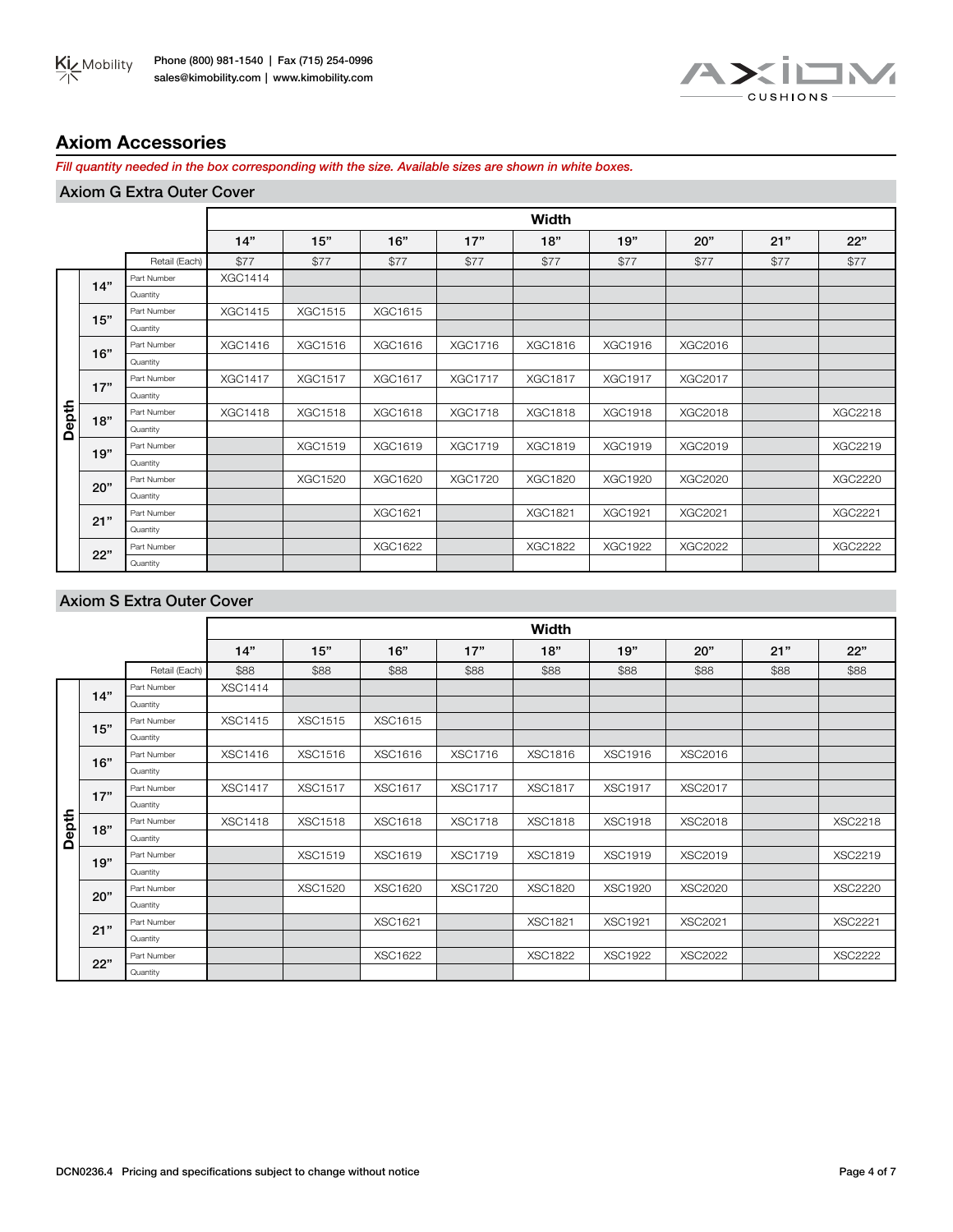



## **Axiom Accessories** continued

*Fill quantity needed in the box corresponding with the size. Available sizes are shown in white boxes.*

#### Axiom P Extra Outer Cover

|            |          |               |                |                |                |                | <b>Width</b>   |                |                |      |                |
|------------|----------|---------------|----------------|----------------|----------------|----------------|----------------|----------------|----------------|------|----------------|
|            |          |               | 14"            | 15"            | 16"            | 17"            | 18"            | 19"            | 20"            | 21"  | 22"            |
|            |          | Retail (Each) | \$98           | \$98           | \$98           | \$98           | \$98           | \$98           | \$98           | \$98 | \$98           |
|            | 14"      | Part Number   | <b>XPC1414</b> |                |                |                |                |                |                |      |                |
|            |          | Quantity      |                |                |                |                |                |                |                |      |                |
|            | 15"      | Part Number   | <b>XPC1415</b> | <b>XPC1515</b> | XPC1615        |                |                |                |                |      |                |
|            |          | Quantity      |                |                |                |                |                |                |                |      |                |
|            |          | Part Number   | <b>XPC1416</b> | <b>XPC1516</b> | XPC1616        | <b>XPC1716</b> | <b>XPC1816</b> | XPC1916        | XPC2016        |      |                |
| 16"<br>17" |          | Quantity      |                |                |                |                |                |                |                |      |                |
|            |          | Part Number   | <b>XPC1417</b> | <b>XPC1517</b> | <b>XPC1617</b> | <b>XPC1717</b> | <b>XPC1817</b> | <b>XPC1917</b> | <b>XPC2017</b> |      |                |
|            |          | Quantity      |                |                |                |                |                |                |                |      |                |
| Depth      | 18"      | Part Number   | <b>XPC1418</b> | <b>XPC1518</b> | <b>XPC1618</b> | <b>XPC1718</b> | <b>XPC1818</b> | <b>XPC1918</b> | <b>XPC2018</b> |      | <b>XPC2218</b> |
|            |          | Quantity      |                |                |                |                |                |                |                |      |                |
|            | 19"      | Part Number   |                | <b>XPC1519</b> | XPC1619        | <b>XPC1719</b> | <b>XPC1819</b> | <b>XPC1919</b> | XPC2019        |      | <b>XPC2219</b> |
|            |          | Quantity      |                |                |                |                |                |                |                |      |                |
|            | 20"      | Part Number   |                | <b>XPC1520</b> | <b>XPC1620</b> | <b>XPC1720</b> | <b>XPC1820</b> | <b>XPC1920</b> | <b>XPC2020</b> |      | <b>XPC2220</b> |
|            |          | Quantity      |                |                |                |                |                |                |                |      |                |
|            | 21"      | Part Number   |                |                | <b>XPC1621</b> |                | <b>XPC1821</b> | <b>XPC1921</b> | <b>XPC2021</b> |      | <b>XPC2221</b> |
|            |          | Quantity      |                |                |                |                |                |                |                |      |                |
|            |          | Part Number   |                |                | <b>XPC1622</b> |                | <b>XPC1822</b> | <b>XPC1922</b> | <b>XPC2022</b> |      | <b>XPC2222</b> |
| 22"        | Quantity |               |                |                |                |                |                |                |                |      |                |

## Axiom SP Extra Visco Outer Cover

|            |          |               |           |           |           |           | Width            |           |           |           |           |
|------------|----------|---------------|-----------|-----------|-----------|-----------|------------------|-----------|-----------|-----------|-----------|
|            |          |               | 14"       | 15"       | 16"       | 17"       | 18"              | 19"       | 20"       | 21"       | 22"       |
|            |          | Retail (Each) | \$108     | \$108     | \$108     | \$108     | \$108            | \$108     | \$108     | \$108     | \$108     |
|            | 14"      | Part Number   | XSPC1414V | XSPC1514V | XSPC1614V |           |                  |           |           |           |           |
|            |          | Quantity      |           |           |           |           |                  |           |           |           |           |
|            | 15"      | Part Number   | XSPC1415V | XSPC1515V | XSPC1615V | XSPC1715V | XSPC1815V        |           |           |           |           |
| 16"<br>17" |          | Quantity      |           |           |           |           |                  |           |           |           |           |
|            |          | Part Number   | XSPC1416V | XSPC1516V | XSPC1616V | XSPC1716V | XSPC1816V        | XSPC1916V | XSPC2016V |           | XSPC2216V |
|            |          | Quantity      |           |           |           |           |                  |           |           |           |           |
| Depth      |          | Part Number   | XSPC1417V | XSPC1517V | XSPC1617V | XSPC1717V | XSPC1817V        | XSPC1917V | XSPC2017V |           | XSPC2217V |
|            |          | Quantity      |           |           |           |           |                  |           |           |           |           |
|            | 18"      | Part Number   | XSPC1418V | XSPC1518V | XSPC1618V | XSPC1718V | XSPC1818V        | XSPC1918V | XSPC2018V | XSPC2118V | XSPC2218V |
|            |          | Quantity      |           |           |           |           |                  |           |           |           |           |
|            | 19"      | Part Number   | XSPC1419V | XSPC1519V | XSPC1619V | XSPC1719V | XSPC1819V        | XSPC1919V | XSPC2019V | XSPC2119V | XSPC2219V |
|            |          | Quantity      |           |           |           |           |                  |           |           |           |           |
|            |          | Part Number   | XSPC1420V | XSPC1520V | XSPC1620V | XSPC1720V | <b>XSPC1820V</b> | XSPC1920V | XSPC2020V | XSPC2120V | XSPC2220V |
|            | 20"      | Quantity      |           |           |           |           |                  |           |           |           |           |
|            | 21"      | Part Number   |           | XSPC1521V | XSPC1621V | XSPC1721V | XSPC1821V        | XSPC1921V | XSPC2021V | XSPC2121V | XSPC2221V |
|            |          | Quantity      |           |           |           |           |                  |           |           |           |           |
|            |          | Part Number   |           | XSPC1522V | XSPC1622V | XSPC1722V | XSPC1822V        | XSPC1922V | XSPC2022V | XSPC2122V | XSPC2222V |
| 22"        | Quantity |               |           |           |           |           |                  |           |           |           |           |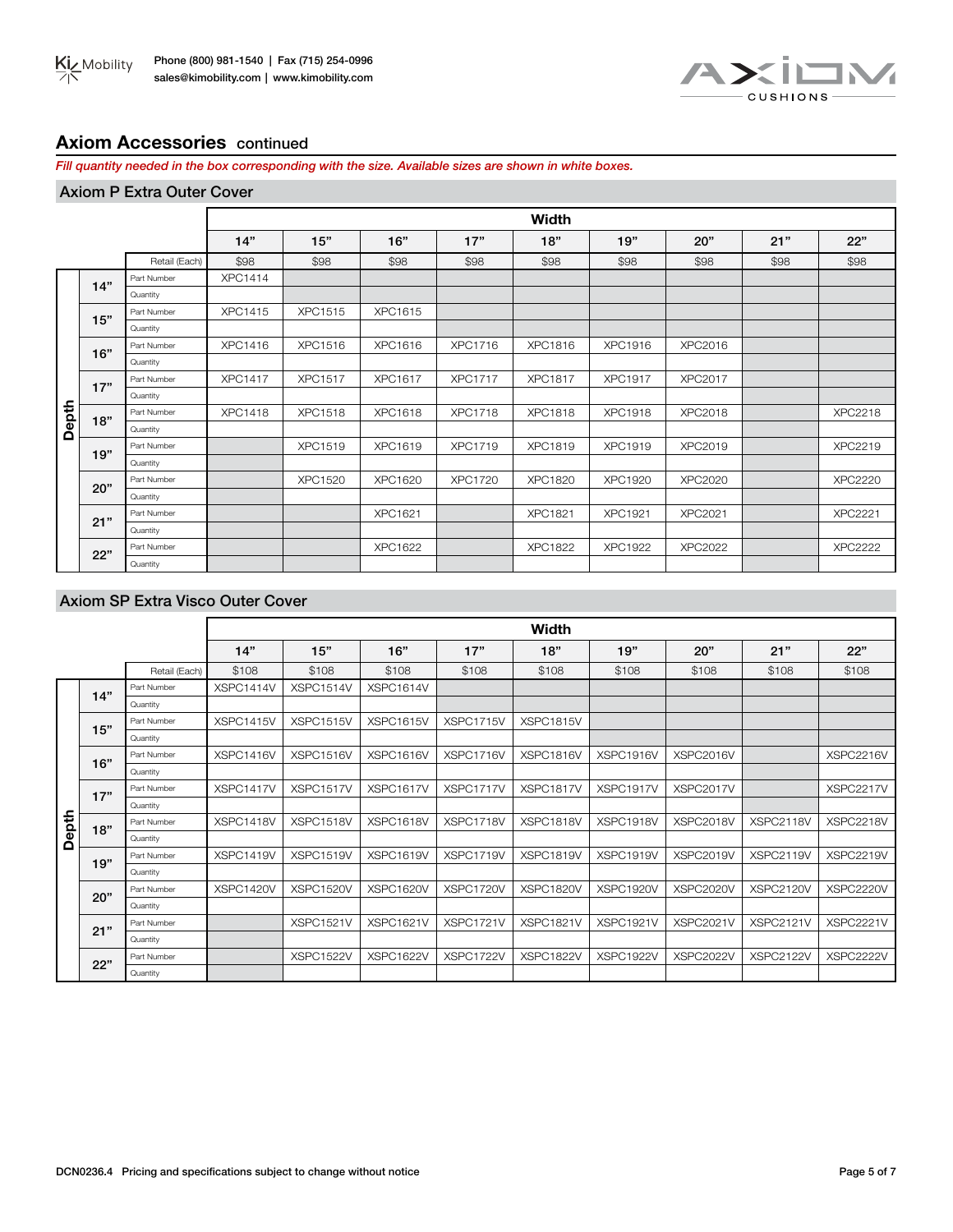



# **Axiom Accessories** continued

*Fill quantity needed in the box corresponding with the size. Available sizes are shown in white boxes.*

#### Axiom SP Extra Fluid Outer Cover

|       |     |               |           |           |           |           | Width     |           |           |           |           |
|-------|-----|---------------|-----------|-----------|-----------|-----------|-----------|-----------|-----------|-----------|-----------|
|       |     |               | 14"       | 15"       | 16"       | 17"       | 18"       | 19"       | 20"       | 21"       | 22"       |
|       |     | Retail (Each) | \$108     | \$108     | \$108     | \$108     | \$108     | \$108     | \$108     | \$108     | \$108     |
|       | 14" | Part Number   | XSPC1414F | XSPC1514F | XSPC1614F |           |           |           |           |           |           |
|       |     | Quantity      |           |           |           |           |           |           |           |           |           |
|       | 15" | Part Number   | XSPC1415F | XSPC1515F | XSPC1615F | XSPC1715F | XSPC1815F |           |           |           |           |
|       |     | Quantity      |           |           |           |           |           |           |           |           |           |
|       | 16" | Part Number   | XSPC1416F | XSPC1516F | XSPC1616F | XSPC1716F | XSPC1816F | XSPC1916F | XSPC2016F |           | XSPC2216F |
|       |     | Quantity      |           |           |           |           |           |           |           |           |           |
|       | 17" | Part Number   | XSPC1417F | XSPC1517F | XSPC1617F | XSPC1717F | XSPC1817F | XSPC1917F | XSPC2017F |           | XSPC2217F |
|       |     | Quantity      |           |           |           |           |           |           |           |           |           |
| Depth | 18" | Part Number   | XSPC1418F | XSPC1518F | XSPC1618F | XSPC1718F | XSPC1818F | XSPC1918F | XSPC2018F | XSPC2118F | XSPC2218F |
|       |     | Quantity      |           |           |           |           |           |           |           |           |           |
|       | 19" | Part Number   | XSPC1419F | XSPC1519F | XSPC1619F | XSPC1719F | XSPC1819F | XSPC1919F | XSPC2019F | XSPC2119F | XSPC2219F |
|       |     | Quantity      |           |           |           |           |           |           |           |           |           |
|       | 20" | Part Number   | XSPC1420F | XSPC1520F | XSPC1620F | XSPC1720F | XSPC1820F | XSPC1920F | XSPC2020F | XSPC2120F | XSPC2220F |
|       |     | Quantity      |           |           |           |           |           |           |           |           |           |
|       | 21" | Part Number   |           | XSPC1521F | XSPC1621F | XSPC1721F | XSPC1821F | XSPC1921F | XSPC2021F | XSPC2121F | XSPC2221F |
|       |     | Quantity      |           |           |           |           |           |           |           |           |           |
|       |     | Part Number   |           | XSPC1522F | XSPC1622F | XSPC1722F | XSPC1822F | XSPC1922F | XSPC2022F | XSPC2122F | XSPC2222F |
| 22"   |     | Quantity      |           |           |           |           |           |           |           |           |           |

## Axiom SP Extra Visco Inner Cover

|                   |          |               |                  |                  |                  |           | Width            |                  |                  |                  |                  |
|-------------------|----------|---------------|------------------|------------------|------------------|-----------|------------------|------------------|------------------|------------------|------------------|
|                   |          |               | 14"              | 15"              | 16"              | 17"       | 18"              | 19"              | 20"              | 21"              | 22"              |
|                   |          | Retail (Each) | \$108            | \$108            | \$108            | \$108     | \$108            | \$108            | \$108            | \$108            | \$108            |
|                   | 14"      | Part Number   | <b>XSPI1414V</b> | <b>XSPI1514V</b> | <b>XSPI1614V</b> |           |                  |                  |                  |                  |                  |
|                   |          | Quantity      |                  |                  |                  |           |                  |                  |                  |                  |                  |
|                   |          | Part Number   | <b>XSPI1415V</b> | <b>XSPI1515V</b> | <b>XSPI1615V</b> | XSPI1715V | <b>XSPI1815V</b> |                  |                  |                  |                  |
| 15"<br>16"<br>17" | Quantity |               |                  |                  |                  |           |                  |                  |                  |                  |                  |
|                   |          | Part Number   | <b>XSPI1416V</b> | <b>XSPI1516V</b> | XSPI1616V        | XSPI1716V | XSPI1816V        | <b>XSPI1916V</b> | <b>XSPI2016V</b> |                  | <b>XSPI2216V</b> |
|                   |          | Quantity      |                  |                  |                  |           |                  |                  |                  |                  |                  |
|                   |          | Part Number   | <b>XSPI1417V</b> | <b>XSPI1517V</b> | <b>XSPI1617V</b> | XSPI1717V | XSPI1817V        | XSPI1917V        | <b>XSPI2017V</b> |                  | <b>XSPI2217V</b> |
|                   |          | Quantity      |                  |                  |                  |           |                  |                  |                  |                  |                  |
| Depth             | 18"      | Part Number   | <b>XSPI1418V</b> | <b>XSPI1518V</b> | <b>XSPI1618V</b> | XSPI1718V | <b>XSPI1818V</b> | <b>XSPI1918V</b> | <b>XSPI2018V</b> | <b>XSPI2118V</b> | <b>XSPI2218V</b> |
|                   |          | Quantity      |                  |                  |                  |           |                  |                  |                  |                  |                  |
|                   | 19"      | Part Number   | <b>XSPI1419V</b> | <b>XSPI1519V</b> | <b>XSPI1619V</b> | XSPI1719V | <b>XSPI1819V</b> | <b>XSPI1919V</b> | <b>XSPI2019V</b> | <b>XSPI2119V</b> | <b>XSPI2219V</b> |
|                   |          | Quantity      |                  |                  |                  |           |                  |                  |                  |                  |                  |
|                   |          | Part Number   | <b>XSPI1420V</b> | XSPI1520V        | <b>XSPI1620V</b> | XSPI1720V | <b>XSPI1820V</b> | <b>XSPI1920V</b> | <b>XSPI2020V</b> | <b>XSPI2120V</b> | <b>XSPI2220V</b> |
|                   | 20"      | Quantity      |                  |                  |                  |           |                  |                  |                  |                  |                  |
|                   | 21"      | Part Number   |                  | <b>XSPI1521V</b> | <b>XSPI1621V</b> | XSPI1721V | <b>XSPI1821V</b> | <b>XSPI1921V</b> | <b>XSPI2021V</b> | <b>XSPI2121V</b> | <b>XSPI2221V</b> |
|                   |          | Quantity      |                  |                  |                  |           |                  |                  |                  |                  |                  |
|                   |          | Part Number   |                  | <b>XSPI1522V</b> | <b>XSPI1622V</b> | XSPI1722V | <b>XSPI1822V</b> | <b>XSPI1922V</b> | <b>XSPI2022V</b> | <b>XSPI2122V</b> | <b>XSPI2222V</b> |
| 22"               | Quantity |               |                  |                  |                  |           |                  |                  |                  |                  |                  |